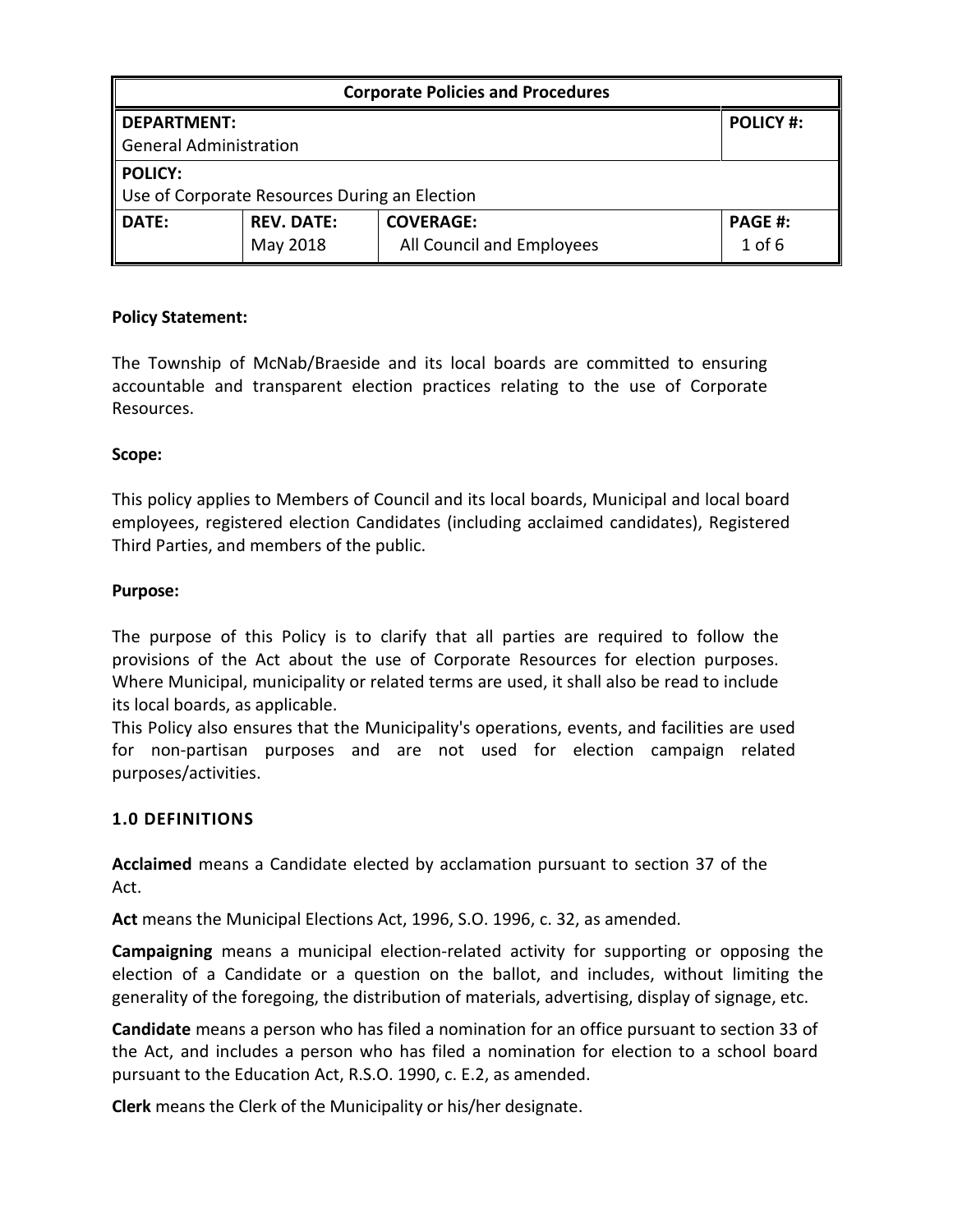| <b>Corporate Policies and Procedures</b>      |                   |                           |                  |  |
|-----------------------------------------------|-------------------|---------------------------|------------------|--|
| <b>DEPARTMENT:</b>                            |                   |                           | <b>POLICY #:</b> |  |
| <b>General Administration</b>                 |                   |                           |                  |  |
| <b>POLICY:</b>                                |                   |                           |                  |  |
| Use of Corporate Resources During an Election |                   |                           |                  |  |
| <b>DATE:</b>                                  | <b>REV. DATE:</b> | <b>COVERAGE:</b>          | <b>PAGE #:</b>   |  |
|                                               | May 2018          | All Council and Employees | $2$ of 6         |  |

Corporate Resources means real property, goods and/or services owned, controlled, leased, acquired, or operated by the Municipality including but not limited to: facilities, parks, materials, equipment, monetary funds, technology, Municipal information technology systems and resources, databases, social media, intellectual property, and supplies.

Council means the Council of the Municipality.

Member means a member of the Council of the Municipality and includes the Mayor of the Municipality.

Nomination Day means the deadline to file a nomination, for a regular election will be the fourth Friday in July.

Staff means all full-time and part-time persons hired by the Municipality, including but not limited to the Chief Administrative Officer, Directors, Supervisors, Coordinators, salaried employees, administrative staff, contract and temporary employees and students.

Municipality means The Corporation of the Township of McNab/Braeside.

Registered Third Party (Third Party Advertiser) - means an individual who is normally a resident in Ontario, a corporation that carries on business in Ontario or a trade union that holds bargaining rights for employees in Ontario, and who's Notice of Registration for Third Party Advertiser has been certified by the Clerk.

Voting Day means, in the case of a regular election, the fourth Monday in October in the year of the election or, in the case of a by-election, the 45th day after Nomination Day, as noted in section 5 and subsection 65(4) of the Municipal Elections Act, 1996, as amended.

Voting Place means the location, both convenient and accessible to the electors, for the purpose of casting a ballot as established by the Clerk.

# 2.0 POLICY

# 2.1. General Provisions:

2.1.1. In accordance with the provisions of the Municipal Elections Act, 1996, as amended:

a) Corporate Resources and funding may not be used for any campaign related purposes, including the promotion of, or opposition to, the candidacy of a person for elected office;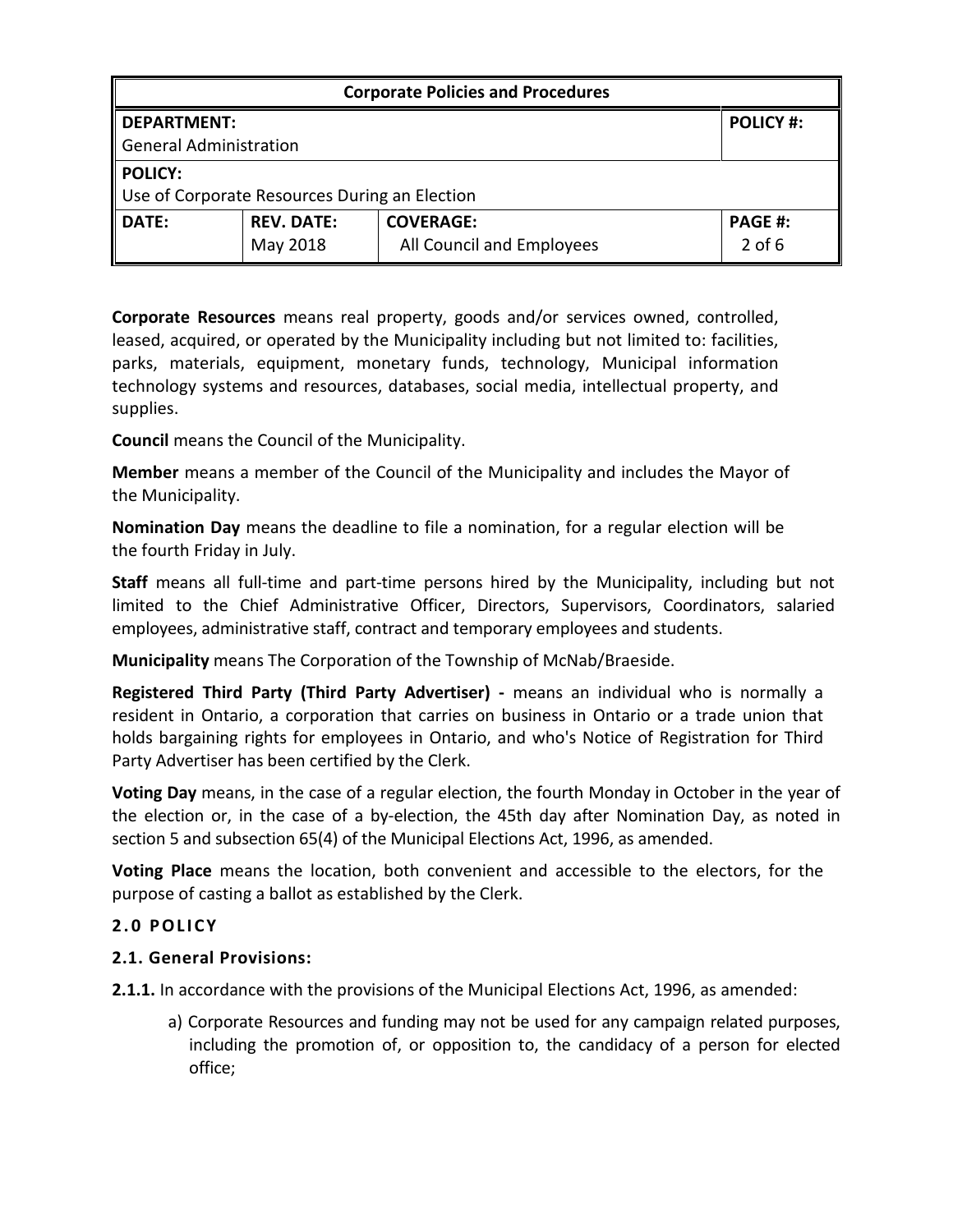| <b>Corporate Policies and Procedures</b>      |                   |                           |                  |  |
|-----------------------------------------------|-------------------|---------------------------|------------------|--|
| <b>DEPARTMENT:</b>                            |                   |                           | <b>POLICY #:</b> |  |
| <b>General Administration</b>                 |                   |                           |                  |  |
| <b>POLICY:</b>                                |                   |                           |                  |  |
| Use of Corporate Resources During an Election |                   |                           |                  |  |
| <b>DATE:</b>                                  | <b>REV. DATE:</b> | <b>COVERAGE:</b>          | <b>PAGE #:</b>   |  |
|                                               | May 2018          | All Council and Employees | $3$ of 6         |  |

- b) Staff shall not canvass or actively work in support of a Municipal Candidate or Third Party during normal working hours unless they are on a leave of absence without pay, lieu time, float day or vacation leave;
- c) Municipal facilities/property may not be used for any campaign related purposes, which includes displaying of any campaign related signs or materials on such premises unless all Candidates are afforded the same opportunity.

## 2.2 Specific Regulations:

2.2.1 The following, if supplied by the Municipality, shall be discontinued for all Members of Council throughout the period from May 1st of a municipal election year until Voting Day, or in the case of a municipal by-election, for the period 60 days in advance of Voting Day:

- a) All forms of advertising, including advertising in Municipal publications; All printing, photocopying and distribution, including printing and general distribution and display of newsletters unless so directed and approved by Council;
- b) The ordering of any stationery or office supplies or furnishings unless approved by the Clerk;
- c) Links to Council Member-related websites or social media links;
- d) The posting of information relating the activities of Council or any member of Council on the Municipal website, excluding the minutes of Council and committee meetings. Only the photos and contact phone and/or email posted for each Member of Council at the commencement of each term shall remain on the Municipality's website.

**2.2.2** To avoid any confusion with any website or social media accounts used for Council work, Members of Council who create or use their own websites or social media accounts shall, from May 1st of a municipal election year until Voting Day, or in the case of a municipal by-election, for the period 60 days in advance of Voting Day:

a) Include a clear statement, easily found and readable, on each website or social media account's home page indicating that the account is being used either solely for Council work, for both Council work and election campaign purposes, or solely for election campaign purposes; and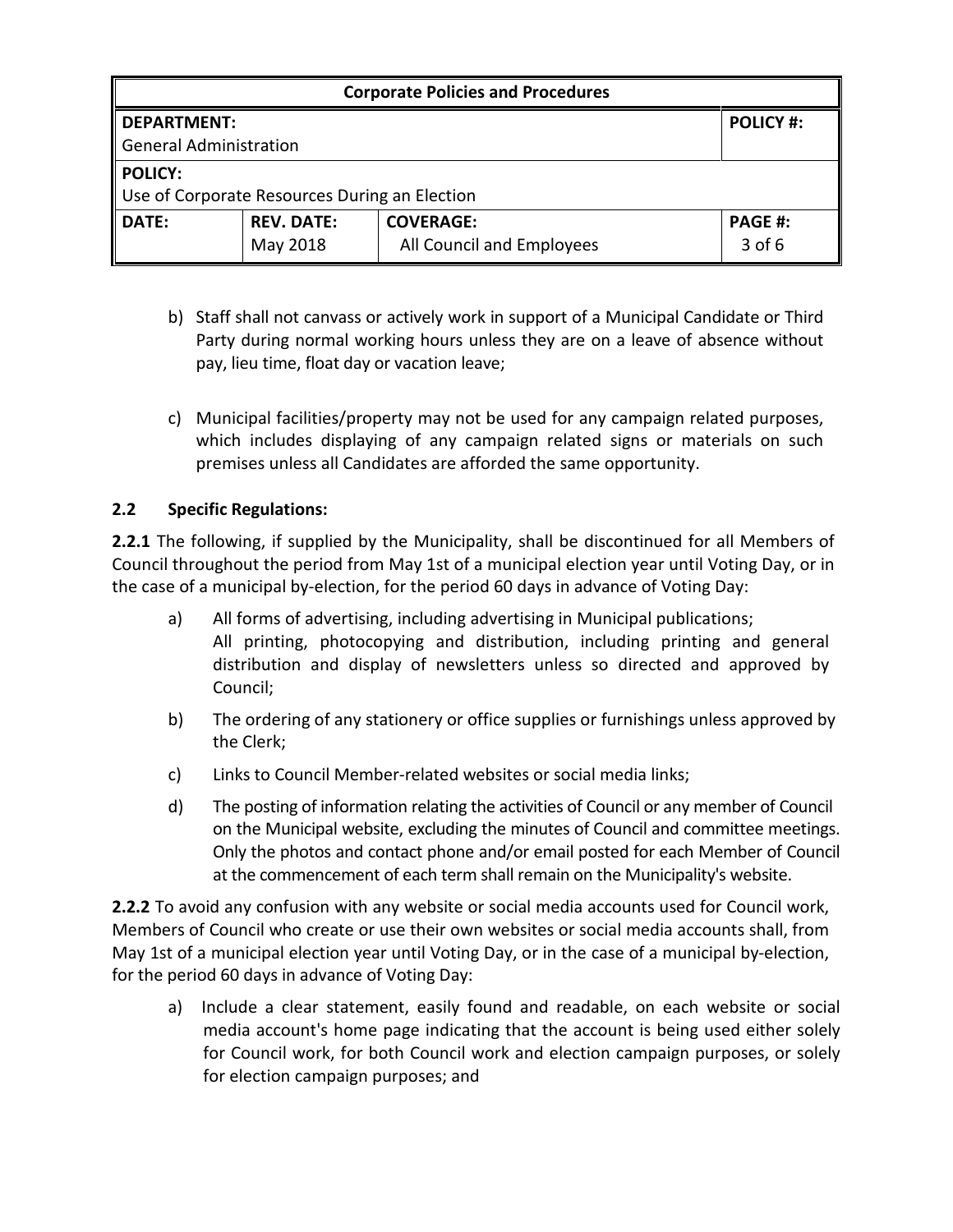| <b>Corporate Policies and Procedures</b>      |                   |                           |                  |  |
|-----------------------------------------------|-------------------|---------------------------|------------------|--|
| <b>DEPARTMENT:</b>                            |                   |                           | <b>POLICY #:</b> |  |
| <b>General Administration</b>                 |                   |                           |                  |  |
| <b>POLICY:</b>                                |                   |                           |                  |  |
| Use of Corporate Resources During an Election |                   |                           |                  |  |
| DATE:                                         | <b>REV. DATE:</b> | <b>COVERAGE:</b>          | <b>PAGE #:</b>   |  |
|                                               | May 2018          | All Council and Employees | $4$ of 6         |  |

b) Include the statement in clause a) for as long as the website or account is accessible by the public.

2.2.3 Members of Council, Candidates and Third Party Advertisers (as applicable) shall not:

- a) Print or distribute any material using Municipal funds that refers to, or contains the names, photographs, or identifies registered Candidates for Municipal elections;
- b) Use the Municipality's website, domain names, other Municipal systems, the Municipal logo for campaigning/advertising or as a substitute to distributing newsletters or flyers throughout the period from May 1st of a Municipal election year until Voting Day, or in the case of a Municipal by-election, for the period 60 day days in advance of Voting Day;
- c) Use the Municipality's voicemail system to record campaign related messages;
- d) Use the Municipality's computer network (including the Municipal email system) for campaign related correspondence;
- e) Use any photographs produced for and owned by the Municipality or any photos taken utilizing Municipal equipment or sent through Municipal email accounts for any campaign related purposes;
- f) Use Municipal property or staff in any campaign photos or images unless all Candidates are afforded the same opportunity;
- g) Use any Municipal facility/property or Voting Place location for any campaign related purpose unless the rental fee is paid and the rental of such location is available to all Candidates and Third Party Advertiser. Notwithstanding the foregoing, no facility/property or Voting Place location shall be rented or used for any Municipal campaign related purpose by Members of Council, Candidates, Third Party Advertiser, or the public while voting is taking place on the property. This includes the time for set-up, hosting, or take-down activities; or
- h) Benefit from the use of any Municipal pricing established under the Municipality's purchasing policy.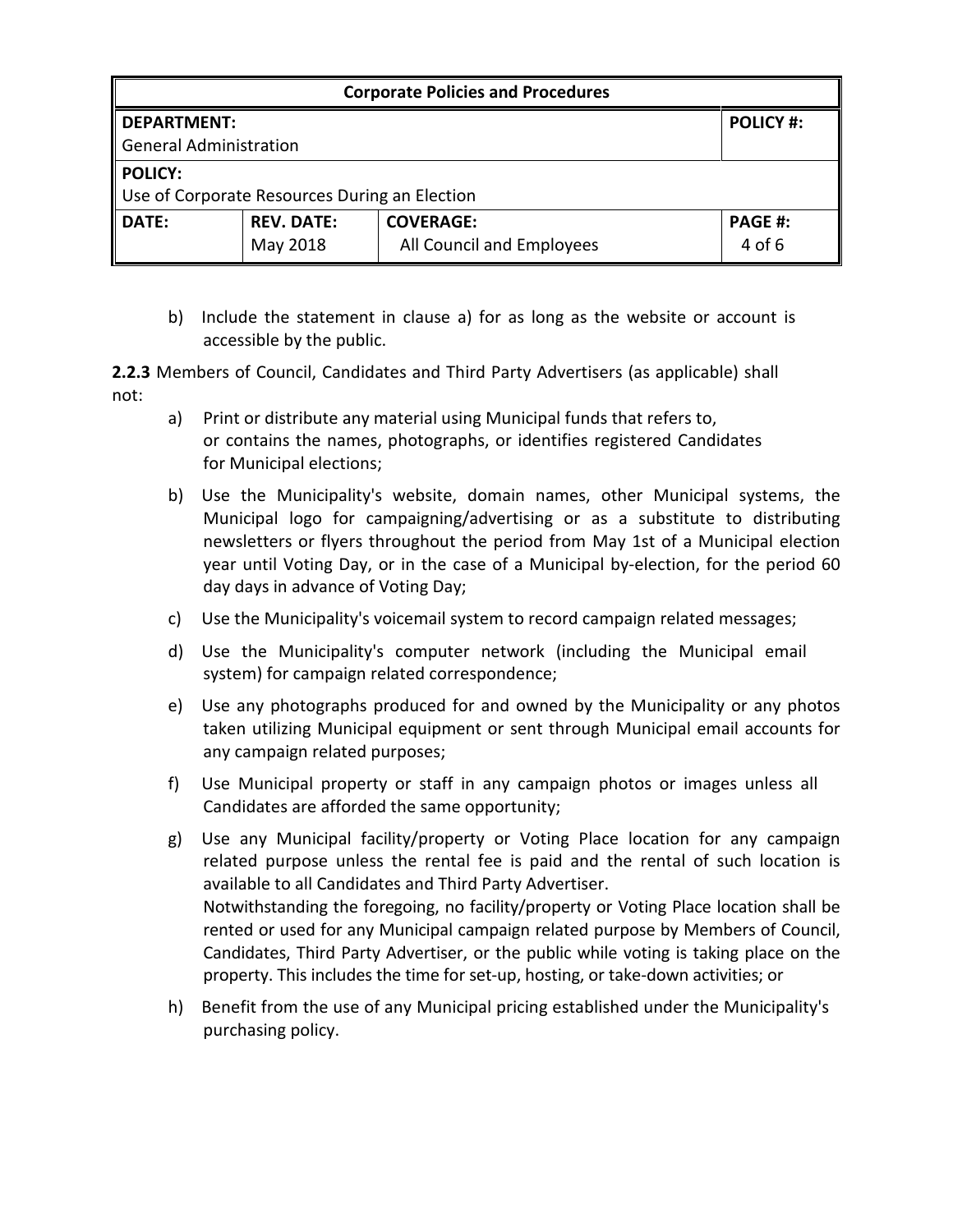| <b>Corporate Policies and Procedures</b>      |                   |                           |                  |  |
|-----------------------------------------------|-------------------|---------------------------|------------------|--|
| <b>DEPARTMENT:</b>                            |                   |                           | <b>POLICY #:</b> |  |
| General Administration                        |                   |                           |                  |  |
| <b>POLICY:</b>                                |                   |                           |                  |  |
| Use of Corporate Resources During an Election |                   |                           |                  |  |
| <b>DATE:</b>                                  | <b>REV. DATE:</b> | <b>COVERAGE:</b>          | <b>PAGE #:</b>   |  |
|                                               | May 2018          | All Council and Employees | $5$ of 6         |  |

## 3.0 STAFF INVOLVEMENT

**3.1** Staff, are discouraged from assisting with or have any involvement in Municipal election campaigns, including posting election signs on their property, phone and email solicitations, signing nomination papers, distribution of brochures and wearing candidate buttons. This is due to a perceived conflict of interest.

3.2 Staff, including full time, part time and contract employees shall:

- a) Behave in a manner that is impartial, fair and unbiased toward all registered candidates and third parties;
- b) Consult with their direct Supervisor prior to agreeing to perform any task requested by a Member of Council, Candidate, or Third Party Advertiser that exceeds their normal duties or could be construed as contributing to an election campaign;
- c) Not rent any Municipal facility/property for any Municipal campaign related purpose to Members of Council, Candidates, Third Party Advertiser, or the public during any day that voting is taking place anywhere on the property, including setup, hosting, or take-down activities; and
- d) Take care to separate personal activities from their official positions and shall not canvass or actively work in support of a Candidate or Third Party Advertiser during normal working hours unless on a leave of absence without pay, lieu time, float day or vacation leave.

### 4.0 POLICY MANAGEMENT

4.1 Staff are authorized and directed to take the necessary action to give effect to this policy.

4.2 Enforcement of this policy is provided through the Municipal Elections Act, 1996.

4.3 Nothing in this Policy shall preclude a Member of Council from performing their duties as a Councillor, nor inhibit them from representing their constituents.

4.4 The CAO/Clerk is delegated the authority to make administrative changes to this Policy that may be required from time to time due to legislative changes or if, in the opinion of the Clerk, the amendments do not change the intent of the Policy during an election period.